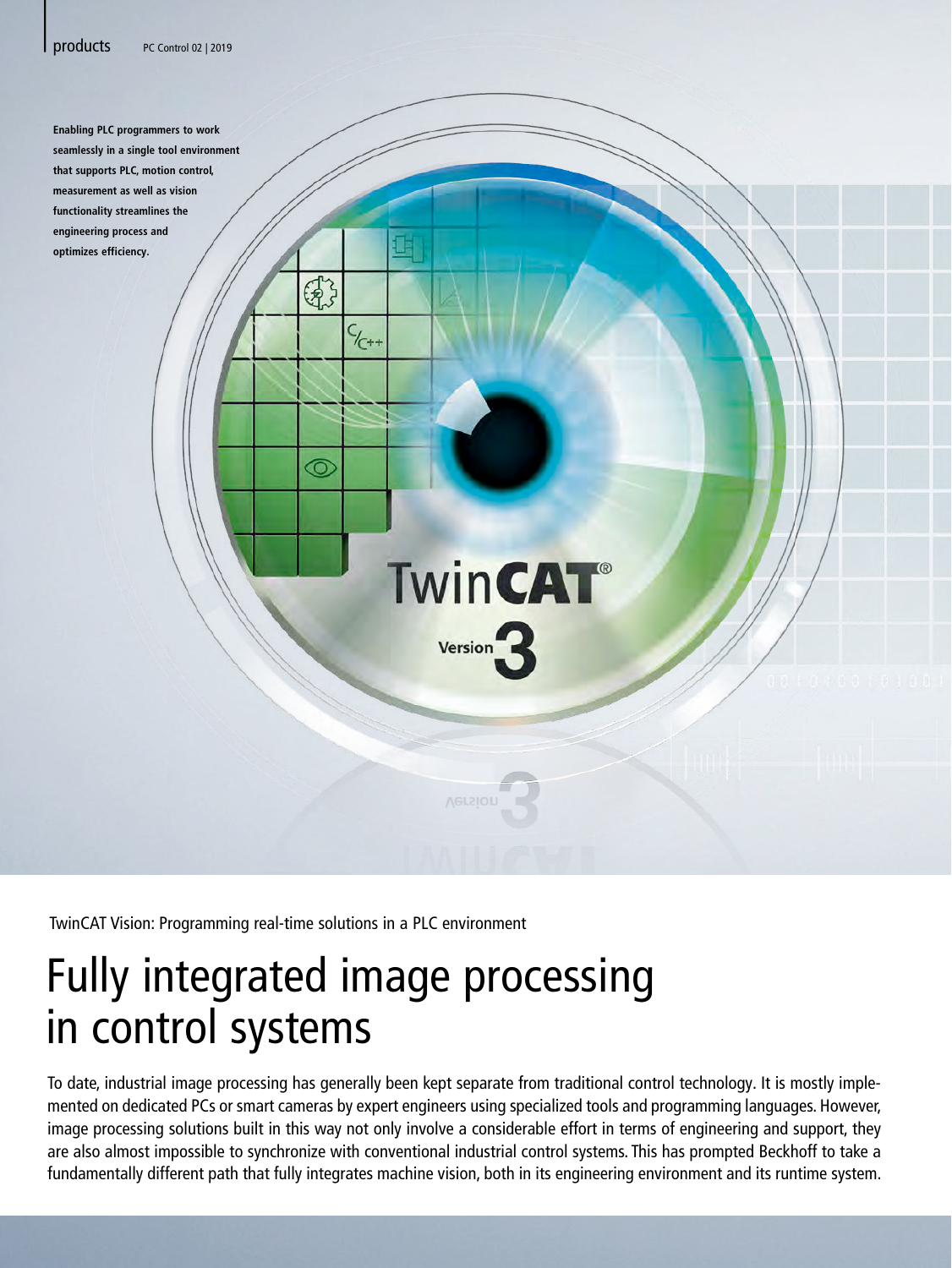|

# Vision integrated Detection Monitoring Measurement dentification Inspection

The Beckhoff approach with image processing is again to concentrate system intelligence in a powerful Industrial PC. This means inexpensive cameras without built-in intelligence can be used for local image capture. In addition, incorporating vision functionality into the software running on the control PC offers substantial flexibility, the only limiting factor being the IPC's computing power. Unlike solutions that rely on smart cameras, this setup not only permits image data and intermediate results to be displayed directly, in full, by an HMI, it enables images to be stored for more extensive analysis as well.

#### Efficient engineering in image processing

TwinCAT 3 automation software – for PLCs, C++, motion control, safety and now machine vision – is engineered in Microsoft Visual Studio®. This means that automation engineers can work in the same integrated development environment (IDE) as is commonly used to program standard software applications.



**The LED driver terminal EL2596 for high-precision lighting control in vision applications is the first specialized hardware product from Beckhoff designed to support the integration of image processing into control systems.**

One advantage is that this environment is both familiar and widely accepted all over the world; another is that it allows direct access to source code control, database and testing tool interfaces. In addition, the various field buses that TwinCAT supports can be configured straight from the IDE; and with TwinSAFE, safety-related applications can be configured and programmed as well. Motion control with NC PTP, too, is supported, as are the configuration and programming of CNC applications. Incorporating image processing, therefore, was the next logical step. Other solutions on the market generally need to be configured and programmed through their own user interfaces, but with TwinCAT Vision, configuration, calibration and programming can all be accomplished inside Visual Studio®, eliminating the need to learn additional tools or specialized programming languages. Plus, the development environment integrates smoothly with the HTML5-based HML

In Visual Studio®, cameras are as easy to configure as I/O nodes. Any camera that uses a GigE Vision bus and conforms to the GenIcam configuration standard is supported; this standard also makes it easy for the system to incorporate cameras with specialized capabilities. All the cameras connected to the IPC's network interface controller can be found with a simple scan, and each camera's parameters can be retrieved from the relevant GenIcam description file allocated to it. As a result, there is no need to manually assign IP addresses or create extensive parameter lists. The cameras are ready for operation after a few moments, and the live images they capture can be displayed in Visual Studio®. All their parameters can be configured manually using PLC function blocks, both at the engineering stage and later, during live operation.

If measurements are to be taken during image processing, cameras need to be calibrated by converting their pixel dimensions into metric sizes. Calibration can be performed using the usual checkerboard patterns or circles; 3D calibration patterns, too, are supported. A single image is sufficient for calibration purposes, and this is an important advantage: If a camera and/or lens needs to be exchanged for maintenance purposes, this makes putting its replacement into operation much easier and thus less costly.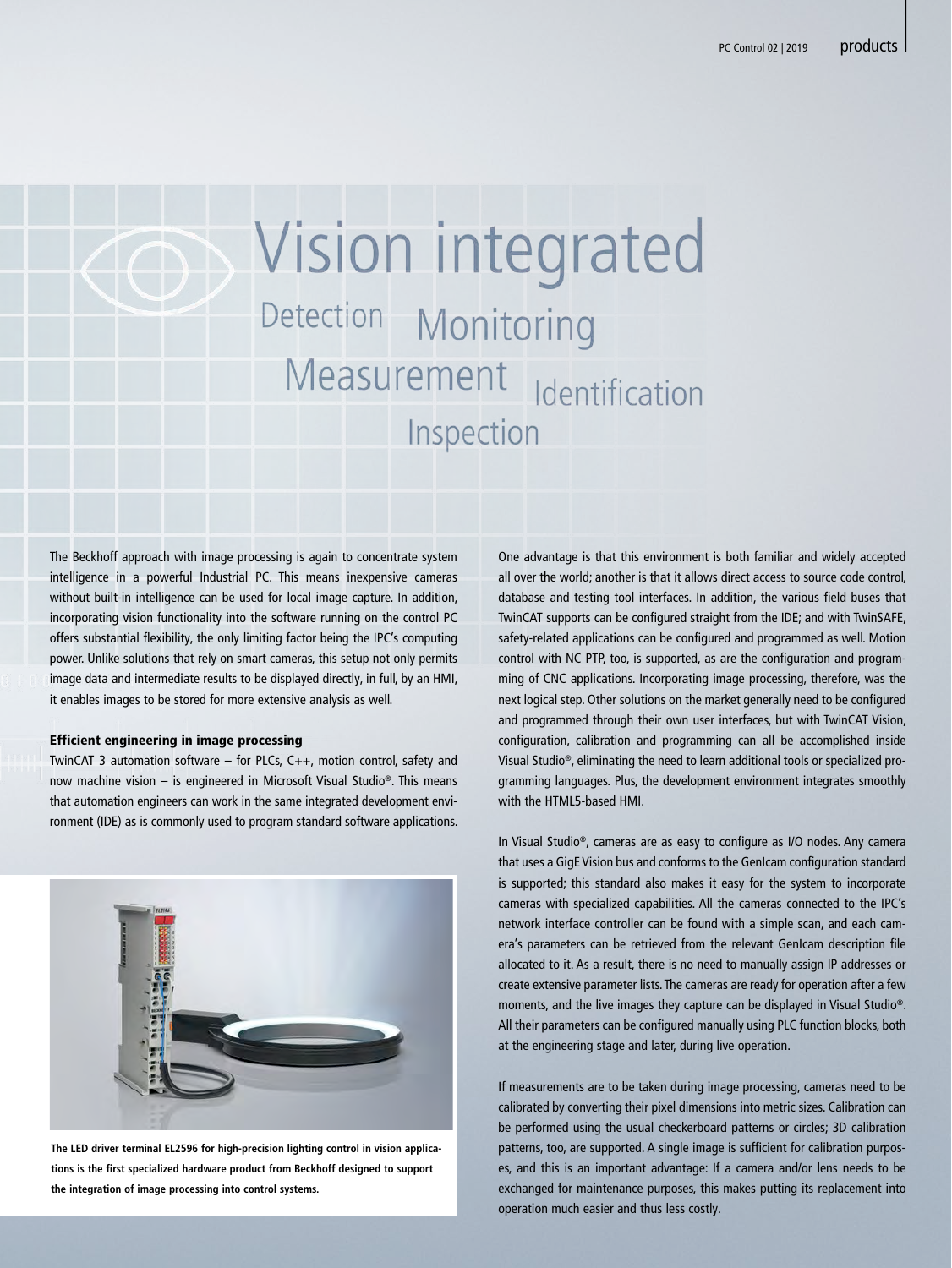

**The ability to measure a drilled hole precisely is just one of many use cases in which an integrated, precisely synchronized vision solution can enhance quality and productivity in the manufacturing process.**



**Synchronizing motion control, robotics and vision applications in real time – in this case, image processing in combination with an XTS linear transport system – can introduce valuable efficiency gains in machine design and process sequencing.**

#### PLC programmers with vision expertise

Once a camera has been set up and calibrated, programming itself can begin. Because the vision solution is integrated with the standard control technology, this can be carried out using familiar PLC programming languages. C/C++ and MATLAB®/Simulink® can in fact be used as well. Going forward, this will lead increasingly to PLC programmers being able to write image processing code alongside other programming tasks, because machine vision experts and specialist programming languages are no longer essential. At the same time, image processing will gradually become standard automation system functionality, along with motion control, safety, measurement, and other technologies already incorporated into the control software in recent years.

The process of vision programming in the PLC begins simply by adding a library containing the functions and function blocks needed to capture an image, to render and filter image data, to detect and identify objects, and to measure objects in images. In packaging technology in particular, the ability to recognize and identify codes is a key requirement, and the library also includes functions to handle these tasks.

To transfer an image to the IPC, the image must first be captured by triggering a camera. For the most part, cameras are triggered digitally – e.g. by an EtherCAT output terminal that supports distributed clocks functionality and allows synchronization with an accuracy in the microsecond range. Once the captured image has been stored on the IPC, filtering algorithms are applied. To verify that the filters are indeed working correctly, each intermediate step can be viewed as an image in Visual Studio® or the HMI.

The main search and analysis algorithms can run once the raw image has been rendered. Currently, more than 500 such algorithms are available in a range of categories. These can be switched into and out of the PLC as necessary using online change parameters and/or code, without first having to halt the PLC. Compared to classic C++-based solutions, this is a major advantage when putting systems into operation.

### Maximum synch precision

The image processing algorithms are executed in the TwinCAT real-time system, and a key benefit is that the vision algorithms can run at the same cycle time as, or in sync with, the PLC, motion control, and measurement applications. Consequently, there is no need to coordinate communication between a nonreal-time application and real-time PLC, motion control or measurement processes, which avoids commonly associated problems such as communication delay and jitter.

Integrating image processing on the PLC has another important advantage: PLC programmers can directly process the results returned by an image processing algorithm in the same way as output from an analog sensor. For instance, they can write instructions along these lines: "If the object detected in the image is round, set this digital output to TRUE." Programmers can also use a full array of familiar PLC debugging features. This means that they can display an image at any time during execution just as if they were monitoring a variable. And if an image is processed in multiple stages, it can be viewed directly in Visual Studio® at each stage. This makes testing algorithms exceptionally quick and easy. Programmers are able to switch parameters online – to shift the region of interest in an image, for example – and then observe the effects directly. Being able to alter parameters online (common practice in PLC programming) means that entire algorithms can be changed out on a running PLC, too. This capability enables image processing solutions to be put into operation and optimized quickly.

Like other peripherals, external devices used by machine vision applications can also be synchronized using EtherCAT and distributed clocks. Most cameras, for instance, have a digital trigger input. If this is driven by a digital output on an EtherCAT Terminal, the images captured can be matched exactly to, e.g., the position of a conveyor belt. Likewise, lighting can be timed and controlled